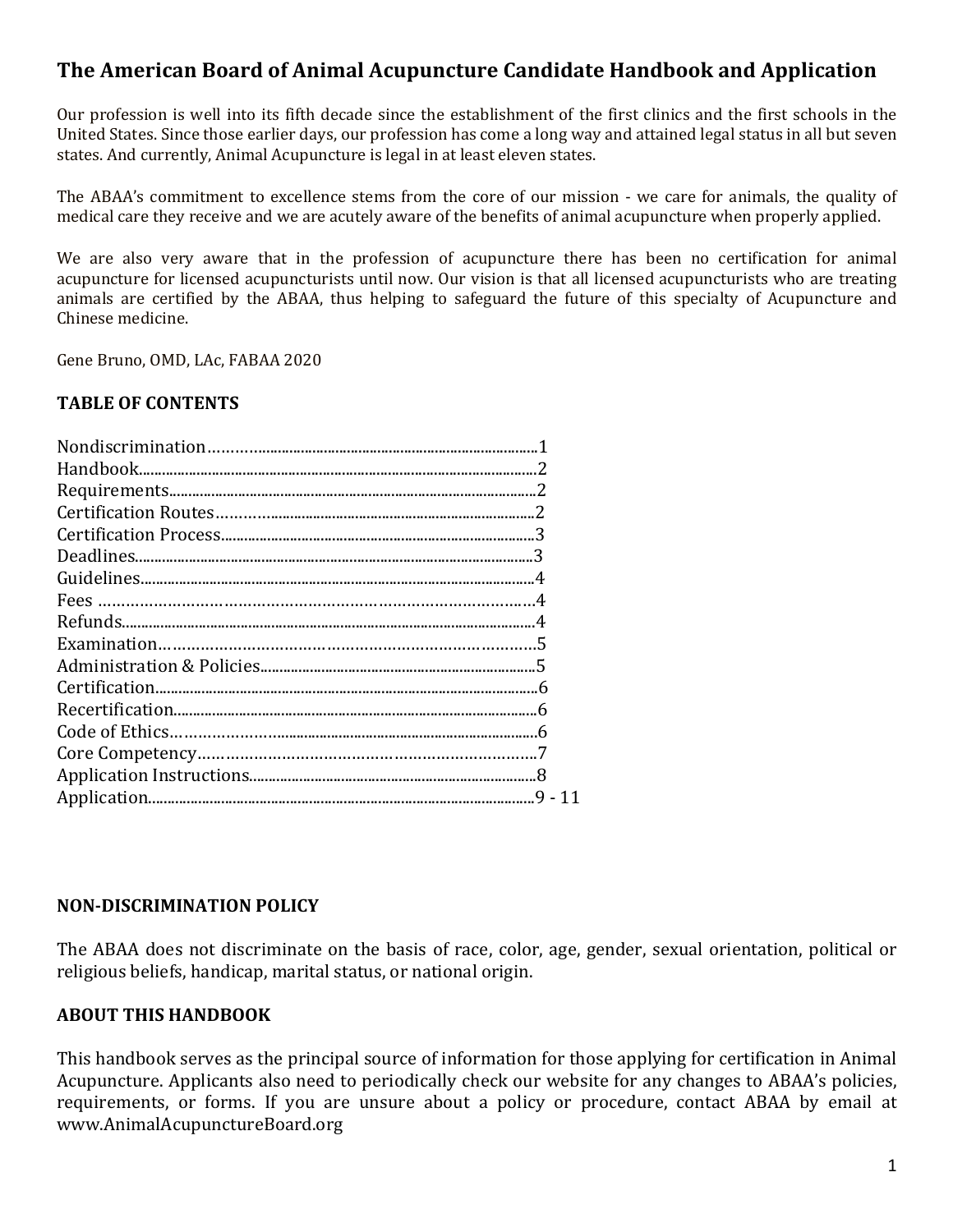## **ABOUT THE ABAA**

Founded in 2013, the American Board of Animal Acupuncture (ABAA) has been established to standardize the field of certification in Animal Acupuncture for licensed acupuncturists. The Board is composed of specialists in the field of Animal Acupuncture and western veterinary medicine. The mission of the ABAA is to establish, assess, and promote recognized standards of education, competency and safety in use of Acupuncture for the treatment and benefit of animals. Board Certification from the ABAA authenticates an acupuncturist's knowledge and skill to practice the specialty of animal acupuncture. The ABAA also recognizes that Animal Acupuncture is and has been the domain of practitioners of Acupuncture long before western veterinary medicine was ever developed.

The ABAA is a non-profit  $501(c)$  6 corporation devoted to teaching, research, the practice and the certification of practitioners of Acupuncture and Oriental Medicine as it relates to the treatment of animals. The ABAA respects the training and lineage of all practitioners who work with treating animals. In the interest of the health of animals, and the advancement of the AOM profession, the ABAA asserts the right of any practitioner to gain advanced knowledge in any area they choose to study.

### **ELIGIBILITY REQUIREMENTS FOR ABAA CERTIFICATION**

### **EDUCATION**

Graduation must have been obtained from a formal AOM Educational Program that has met the standards of the Accreditation Commission for Acupuncture and Oriental Medicine (ACAOM) or equivalent training, and students who are in their  $3^{rd}$  year, or beyond, of an accredited school (ACAOM).

### **CERTIFICATION ROUTES**

The ABAA has established *two routes of eligibility* for certification in Animal Acupuncture: Individuals may qualify to take the ABAA examinations by meeting *all* of the requirements specified under one of the following routes:

If you are applying to sit for the examination, you must:

1. A. Be certified or licensed by a state acupuncture licensure board, or completing your  $3<sup>rd</sup>$  year at an accredited college of acupuncture, AND

B. Have graduated from a program of instruction in Animal Acupuncture that meets the minimum competencies as listed below and is comprised of a minimum 120 hours of instruction with clinical training.

[Currently, the only formal program that qualifies is the through the Phoenix Institute of Herbal Medicine & Acupuncture (PIHMA).]

**or** 

2. A. Be certified or licensed by a State acupuncture licensure board, and B. have had tutorial instruction equivalent in nature to the minimum competencies for animal acupuncture, and over 6 years of actual practice of animal acupuncture.

In order to complete the process for certification in Animal Acupuncture, the following documentation is required: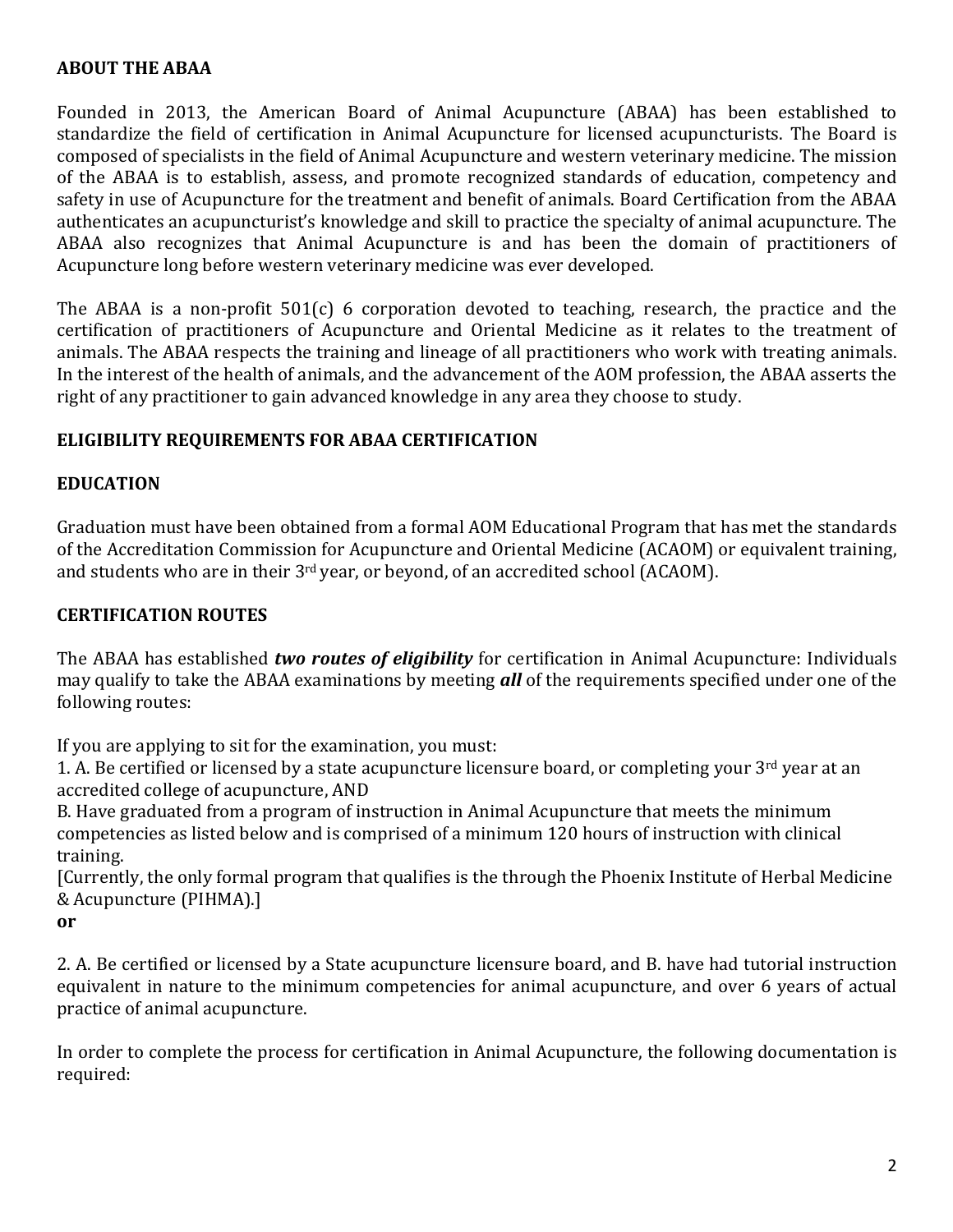- 1. Proof of Acupuncture License a current copy must be submitted with the application. License must be verifiable and applicant must be in good standing with their state licensing board or agency.
- 2. a. Proof of graduation from a certification program in Animal Acupuncture that meets the ABAA's minimum requirements; or verification for the college that you are completing the third vear of study and in good standing;
	- b. Proof of tutorial instruction and 6 years of practice of animal acupuncture.

## **BENEFITS OF ABAA CERTIFICATION**

Earning certification from the American Board of Animal Acupuncture (ABAA) represents a significant professional achievement. ABAA certification makes an important statement about professional competency that is recognized by regulatory bodies, the profession, and the public.

To retain your lifetime certification, you must submit and document professional development activity in the amount of 15 ABAA-approved CEUs in the subject of Animal Acupuncture or animal medicine every 4 years. Western studies in animal medicine and anatomy may also qualify to meet the ABAA recertification requirements. Instructors in animal acupuncture can also acquire CEUs.

ABAA certification provides important benefits and privileges. ABAA certification allows you to: • Describe yourself as "Certified in Animal Acupuncture" and, according to the credential earned, use the title: **FABAA** (Fellow of the ABAA).

 $\bullet$  Be listed in ABAA's *Directory of Certified Practitioners*, which is published on our website (www.animalacupunctureboard.org), and which is recognized as a valuable resource to find Board Certified Animal Acupuncture practitioners;

- $\bullet$  Be considered as an advisory member to the ABAA board;
- $\triangle$  Be considered to serve on ABAA standing committees.

# **APPLICATION PROCESS AND DEADLINES**

Your completed application form, application  $fee(s)$ , and all supporting documents must be postmarked by the application deadline. Submission of an application by the application deadline does not automatically guarantee your eligibility to take an examination. You must meet all eligibility criteria to sit for an examination. These guidelines are only approximations; actual processing time may vary with individual cases.

## **CONFIDENTIALITY**

The ABAA respects the privacy of all applicants. All materials submitted or received in connection with applications and all test scores are held in confidence, except upon permission for disclosure from the applicant, or except as required by law. Information about an applicant's certification status is also provided in accordance with the ABAA.

The signature of an applicant on the application for ABAA certification authorizes ABAA to obtain additional information, if necessary, from third parties, to establish eligibility for certification.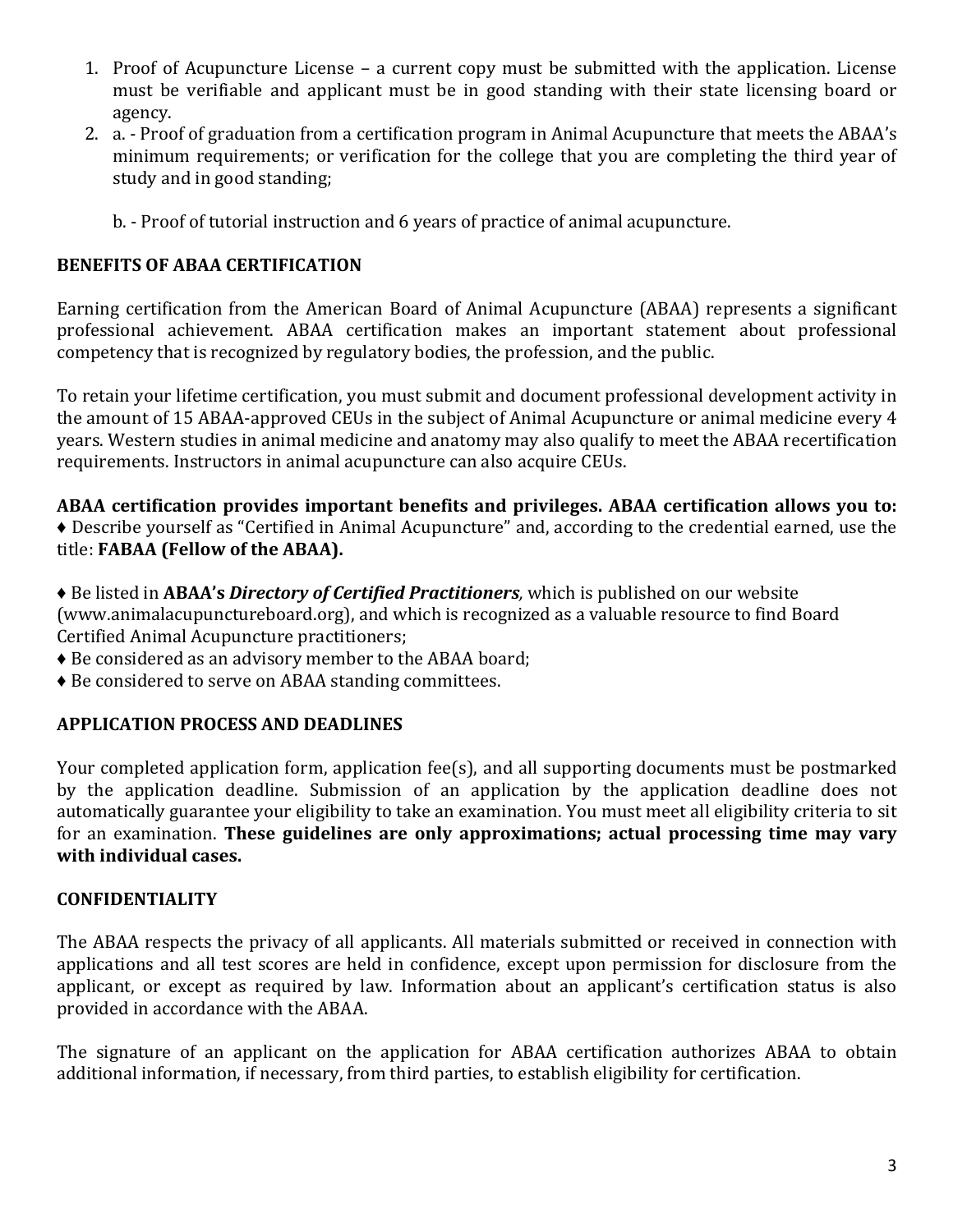## **CHECKING APPLICATION STATUS**

The *Acknowledgement Form* that you attached to a self-addressed, stamped envelope and submitted with your application will be returned to you approximately two weeks after your application arrives in ABAA's office. This card will contain your ABAA identification number. Use that number to check your application status with ABAA.

All documents must be reviewed, so allow reasonable time for documents to be processed and reviewed. Candidates must rely on the official notification (via United States mail) as to whether she or he has passed the examination.

#### **AUTHENTICITY AND ADEQUACY OF DOCUMENTATION**

The ABAA will verify the authenticity of all documents, including non-United States or translated educational documents before determining your eligibility to test. This verification process adds time to the application review period. You are encouraged to apply well in advance of the application deadline for the examination if you are using documentation from outside the United States or documentation that is translated from another language.

### **APPLICATION VALID FOR DURATION ONE YEAR**

Your application is valid for one year from the date it was received by ABAA. After one year, if you still have not obtained certification, you must submit a new application and be subject to all certification and fee requirements in place at that time.

### **WITHDRAWING AN APPLICATION**

You may withdraw your application at any point by submitting a written request to the ABAA. However, application fees are not refundable.

#### **FEES & REFUNDS**

*Due* when application is submitted. All application/examination fees are non-refundable and must be *payable in United States* (\$) dollars.

#### **FEES**

ABAA Handbook and Application Fee ABAA – No Fee Examination Fee - \$300 Recertification Fee - \$200 Duplicate Certificate Fee - \$50 Copy of ABAA File Fee - \$30 Note: The above information reflects fees in effect at the time this handbook was printed.

#### **Refunds will not be issued under the following circumstances:**

- $\triangle$  Absence from an examination administration for which you were registered.
- $\blacklozenge$  Your involvement in cheating or fraud at any point in the application/certification process.
- $\blacklozenge$  No refunds of any kind will be issued once an application has expired.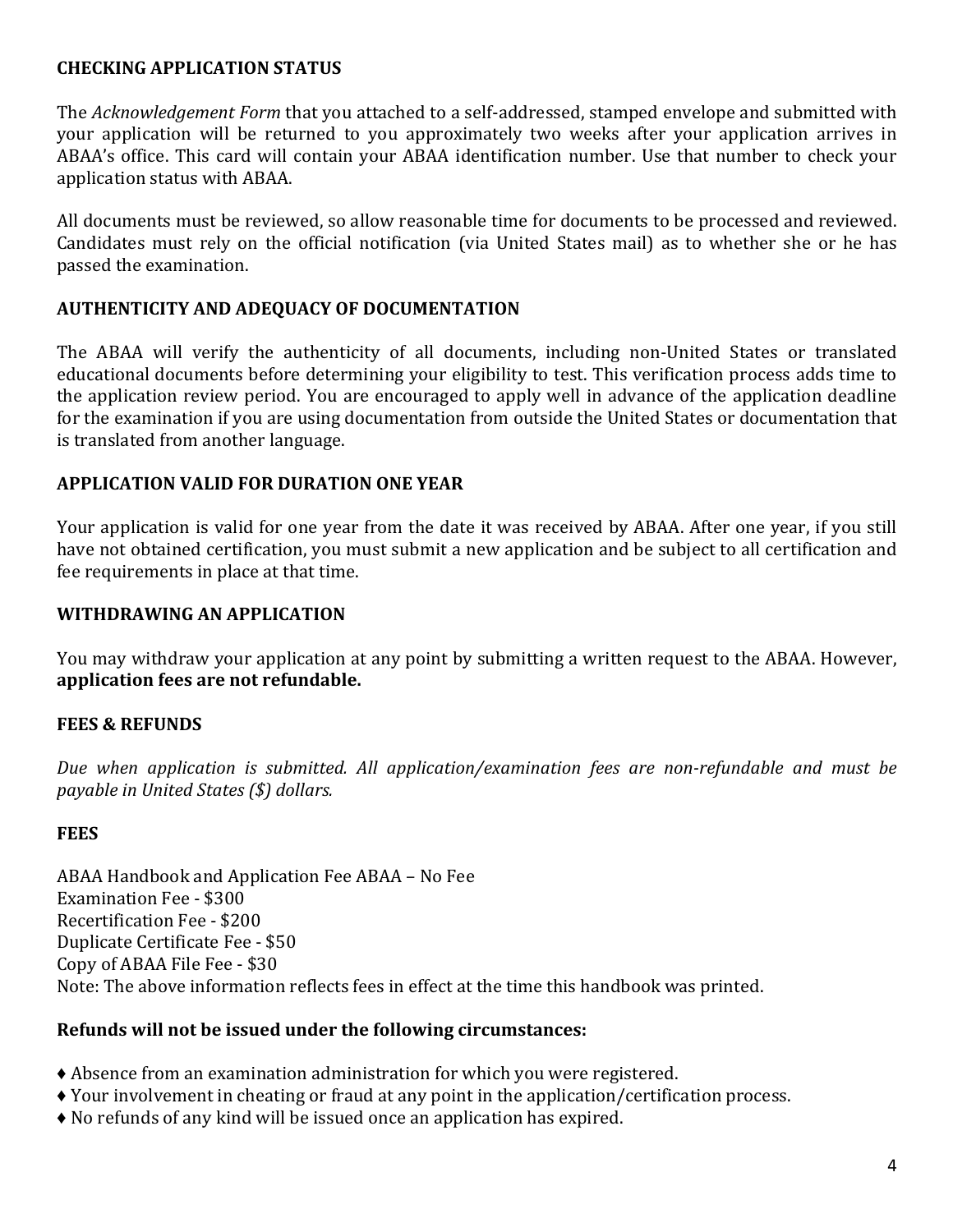### **EXAMINATION ADMINISTRATION & POLICIES**

The ABAA examinations are currently administered one time each year at one designated test site in North America. Because of certain government and travel restrictions due to SARS-Cov-2 restrictions, the ABAA is investigating the preparation of online examinations.

#### **PERSONAL PROPERTY**

Measuring devices, computers, calculators, cameras, dictionaries (electronic or paper), and notes, should not be taken to the testing center.

#### **HOW EXAMINATION COMPLAINTS ARE RESOLVED**

The ABAA will evaluate all complaints and a written response will be issued within 45 days.

#### **CONFIDENTIALITY AND EXAMINATION SECURITY**

Prior to starting the exam, you will be asked to read and accept the terms of the non-disclosure agreement (see below) that will be presented to you.

### **TAKING THE TEST**

The examinations in all categories consist of multiple-choice questions.

#### **REPORTING EXAMINATION RESULTS**

The ABAA exams are designed to test competence, not to measure excellence. For this reason, examination results are reported as PASS (with no score) or FAIL (with no score) to indicate whether or not a candidate has demonstrated the knowledge required to meet standards of competence as defined by the profession. Each candidate must rely on the official notification(s) (via United States mail) as to whether she or he has passed the examination.

#### **APPEALING EXAMINATION DECISIONS**

Candidates may appeal the Pass/Fail decision by sending a letter describing the justification for the appeal. The ABAA must receive the appeal within 30 days of the candidate's receipt of ABAA's initial decision. The ABAA Board of Directors will review the appeal request at its next regularly scheduled meeting. The candidate will be notified of the Board's decision within 30 days after the Board meeting at which the appeal was considered.

#### **RETAKING THE EXAMINATION**

Applicants who need to retake an examination will receive an *Authorization Letter* that gives them permission to retest.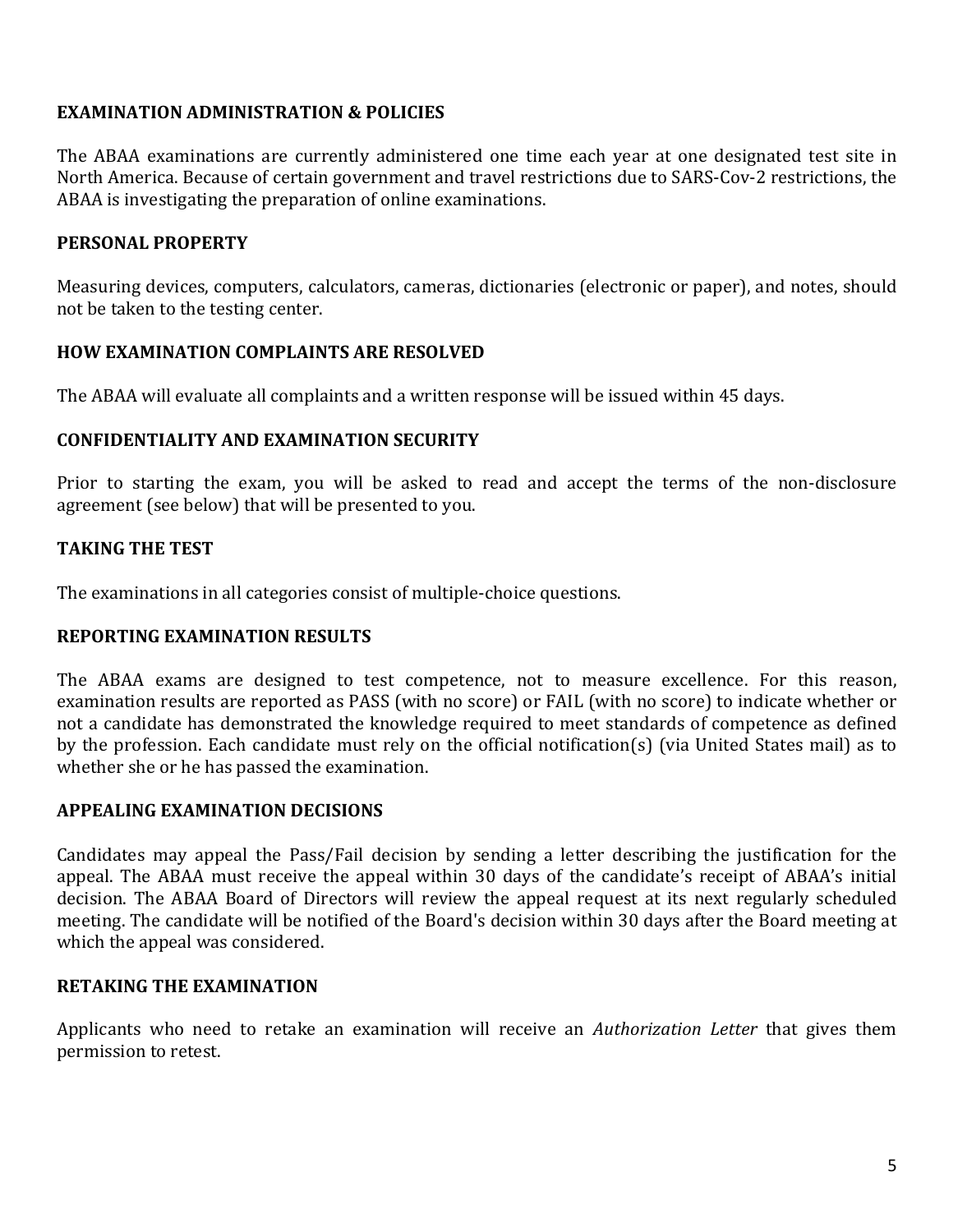## **CERTIFICATION**

#### **ACHIEVING CERTIFICATION**

When certification is awarded, you will receive a letter that will contain your official certification date and certification number. You are officially certified as of the date shown in the letter and may rely on that information for any appropriate purpose. You can expect to receive your ABAA certificate within 3 weeks from the date you are certified. Please note: it is critical that ABAA has your current and accurate address. If ABAA sends your certificate to an old address because you did not update the information, you may be charged \$30 for a replacement certificate.

#### **ABAA CERTIFICATION**

The ABAA is a non-profit organization. It awards certification in Animal Acupuncture. It does not award licenses to practice acupuncture or other forms of medicine. In the United States, licensure laws vary among the 50 states, the District of Columbia, and United States territories and possessions. It is very important to use the correct terminology when referring to your ABAA certification-Fellow American Board of Animal Acupuncture [FABAA] or any license to practice issued to you by a United States jurisdiction. 

Licensure is the process whereby a governmental unit (state or local) grants an individual permission to pursue an occupation or carry out a business subject to regulation under the government's "police powers." Penalties for violating licensure laws vary from state to state. Animal Acupuncture done by a licensed acupuncturist or a practitioner certified in acupuncture by a specific jurisdiction is not necessarily legal. In some states it is illegal for a non-veterinarian to treat animals with acupuncture. It is important to understand and follow the laws of your own state or jurisdiction.

**RECERTIFICATION** - ABAA Diplomat status is required to be recertified every 4 years. The Recertification Application and information is available on our website.

#### **CODE OF ETHICS**

All practitioners certified by the American Board of Animal Acupuncture must be committed to responsible and ethical practice, to the growth of the profession's role in the broad spectrum of health care, and to their own professional growth. All Certified members agree to be bound by the ABAA Code of Ethics. 

#### **A.** Commitment to the Patient

- 1. Respect the rights and dignity of each patient.
- 2. Keep the owner of every animal informed by explaining treatments and outcomes.
- 3. Keep accurate records of each patient's history and treatment.
- 4. Treat only within the lawful scope of practice.
- 5. Render the highest quality of care and make timely referrals to veterinarians as may be appropriate.

#### **B. Commitment to the Profession**

1. Continue to work to promote the highest standards of the profession.

2. Provide accurate, truthful, and non-misleading information in connection with any application for licensure, certification, ABAA disciplinary investigation or proceeding or recertification.

3. Report any changes to the information regarding professional ethics and on-going fitness to practice. 4. Report to ABAA or appropriate licensing authorities information about any violations of the Code of Ethics or Grounds for Professional Discipline.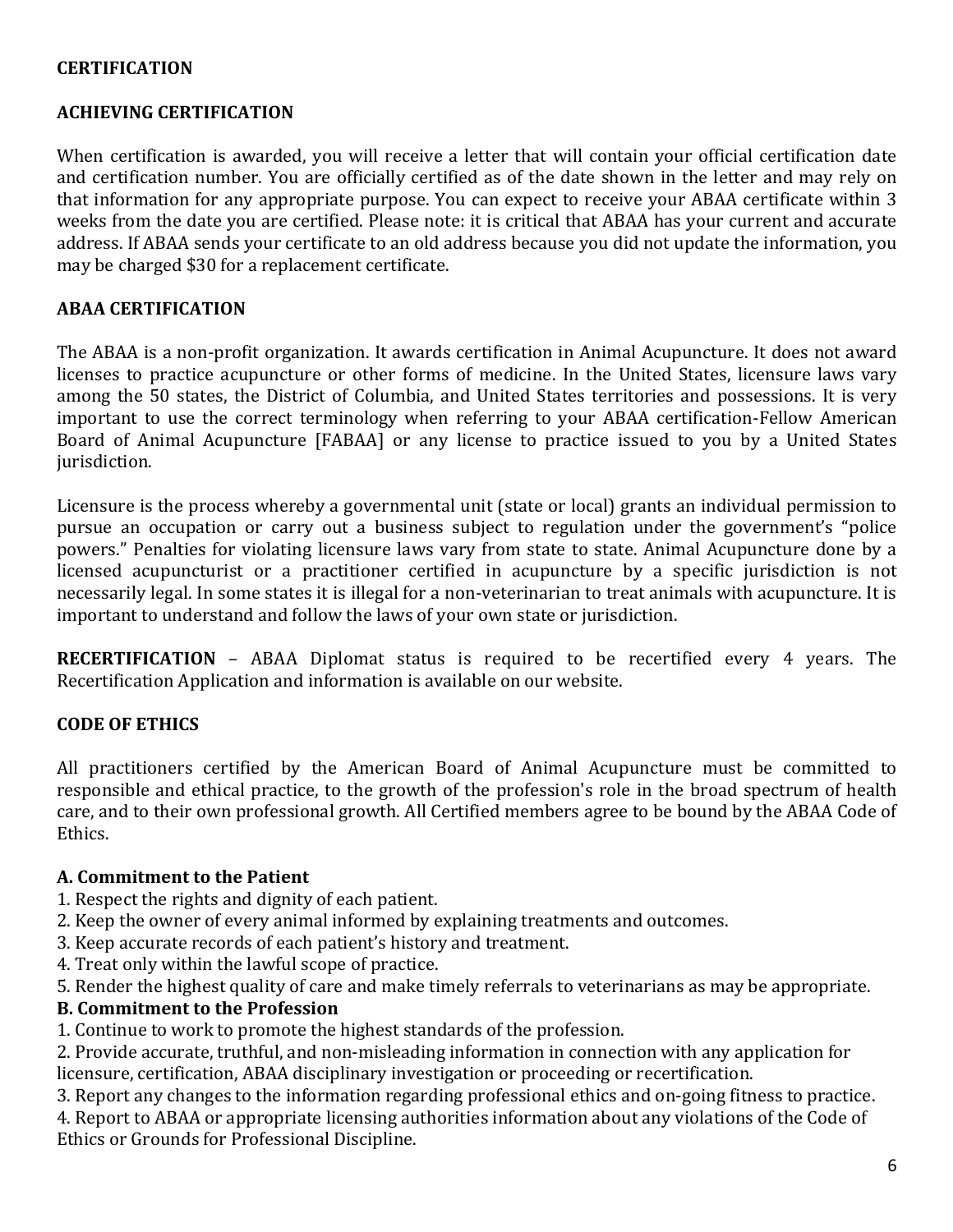# **C.** Commitment to the Public

1. Provide accurate information regarding education, training and experience, professional affiliations and certification status.

2. Refrain from any representation that ABAA certification implies licensure or a right to practice unless so designated by the laws in the jurisdiction in which you practice.

3. Use only the appropriate professional designations for credentials (FABAA).

4. Advertise only accurate, truthful, non-misleading information and refrain from making public statements on the efficacy of Animal Acupuncture that are not supported by the generally accepted experience of the profession.

5. Respect the integrity of other forms of health care and other medical traditions and seek to develop collaborative relationships to achieve the highest quality of care for individual patients.

# **Core Competencies for Animal Acupuncture Certification**

## **Domain: Patient Care**

- Ability to exercise clinical judgment.
- Ability to properly relate to and be supportive of the owner's of the animal being treated.
- Ability to safely and comfortably position the animal for treatment.
- Ability to relate to and be comfortable with small animals.
- Ability to relate to and be comfortable with large animals.

## **Domain: Patient Treatment & Clinical Judgment**

- Ability to recognize conditions that are outside of the practitioner's expertise and to refer these patients to a veterinarian or appropriate medical professional.
- Ability to assess and evaluate the animal's medical records as it pertains to their care.
- Ability to assess and evaluate the appropriateness of Oriental medical care for each presenting animal.
- Ability to make a TCM diagnosis.
- Ability to assess, evaluate and execute the need for urgent, acute or alternative care in each animal presentation.
- Ability to diagnose and prepare a practical treatment plan.
- Ability to provide a safe working environment.
- Ability to locate and treat appropriate points and point combinations for specific conditions.

## **Domain: Professionalism and Systems-Based Practice**

- Understanding legal requirements.
- Practice with professional integrity.
- Ability to explain and answer owner's questions regarding the history of animal acupuncture and how it works.
- Ability to educate other health professionals regarding the appropriate use of acupuncture and Oriental medicine in the treatment of animals.
- Ability to understand the importance of participating in, and supporting professional and educational organizations and activities.
- Ability to demonstrate knowledge of common and relevant animal care systems.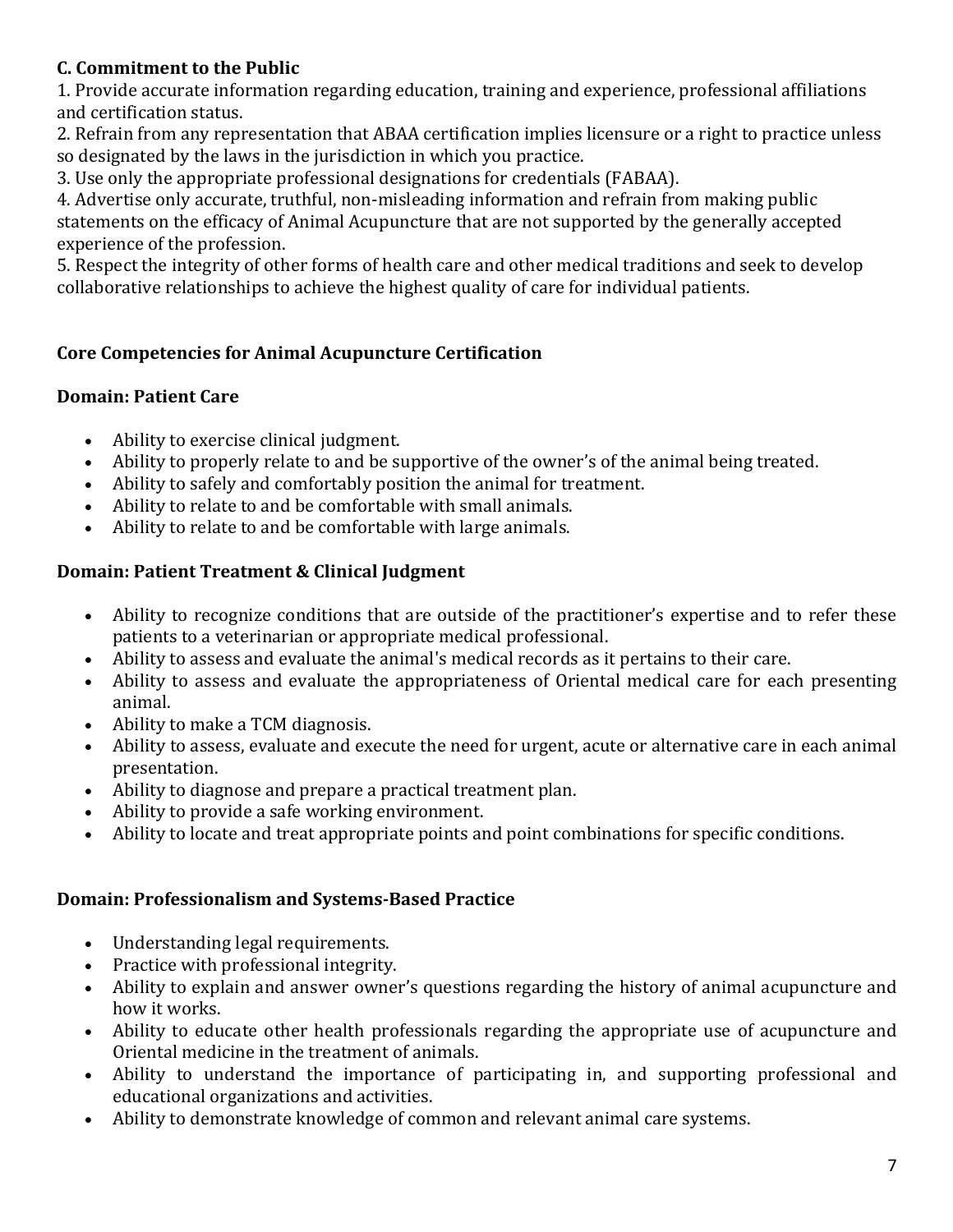#### **ABAA REFERENCE TEXTS** Acupuncture Points on the Horse, by Gene Bruno, OMD *Acupuncture Points on the Dog,* **by Gene Bruno, OMD Merck Veterinary Manual Textbook of Veterinary Anatomy by Dyce, Sack, & Wensing**

## **INSTRUCTIONS FOR COMPLETING THE APPLICATION FORM**

## **1. Personal Information**

Type or print your last name (family/surname), first name, and middle name. *Note: The one form of identification you present at the test site must bear the same name that appears on your application.* 

#### **PRINT CLEARLY the way you want your name with titles to appear on your certificate.** Note: FABAA will be added to the end [Fellow of American Board of Animal Acupuncture].

Type or print your date of birth (MM/DD/YY).

## **2. Official Mailing Address/Contact Information**

Type or print your mailing address. You may use your home or business address. ABAA uses the official mailing address on all correspondence.

## **3. Business Contact Information**

Type or print your business contact information. Enter this information if your business address differs from your official mailing address.

## **4. Special Requests**

Indicate, by checking one box, which address you would like to have listed in the ABAA *Directory of Members*. This listing is made available to the general public on ABAA's

website at www.animalacupunctureboard.org. If you do not wish to be listed, please check the

# *Do Not Wish to Be Listed box.*

## **5. Identification**

Staple a recent passport-sized photo to your application in the space provided.

## **6.** Route of Eligibility

Indicate the route of eligibility under which you are applying.

## **7. Formal Education**

Type or print your school's name, the location, and enrollment and graduation dates.

# **8. Professional Ethics and Fitness to Practice**

Review the information and answer each of the questions in this section.

## **9. Occupational/Professional Licenses**

Indicate all healthcare licenses you currently hold.

# **10. Fees: Circle the fee that applies.**

## **11. Statement of Acknowledgement**

Review the Statement of Acknowledgement.

Be sure to attach a self-addressed, stamped envelope with your Application.

If you are eligible to take the exam, you will be notified within 7 days of confirmation by the ABAA.

## American Board of Animal Acupuncture (ABAA) Application for Certification in Animal **Acupuncture**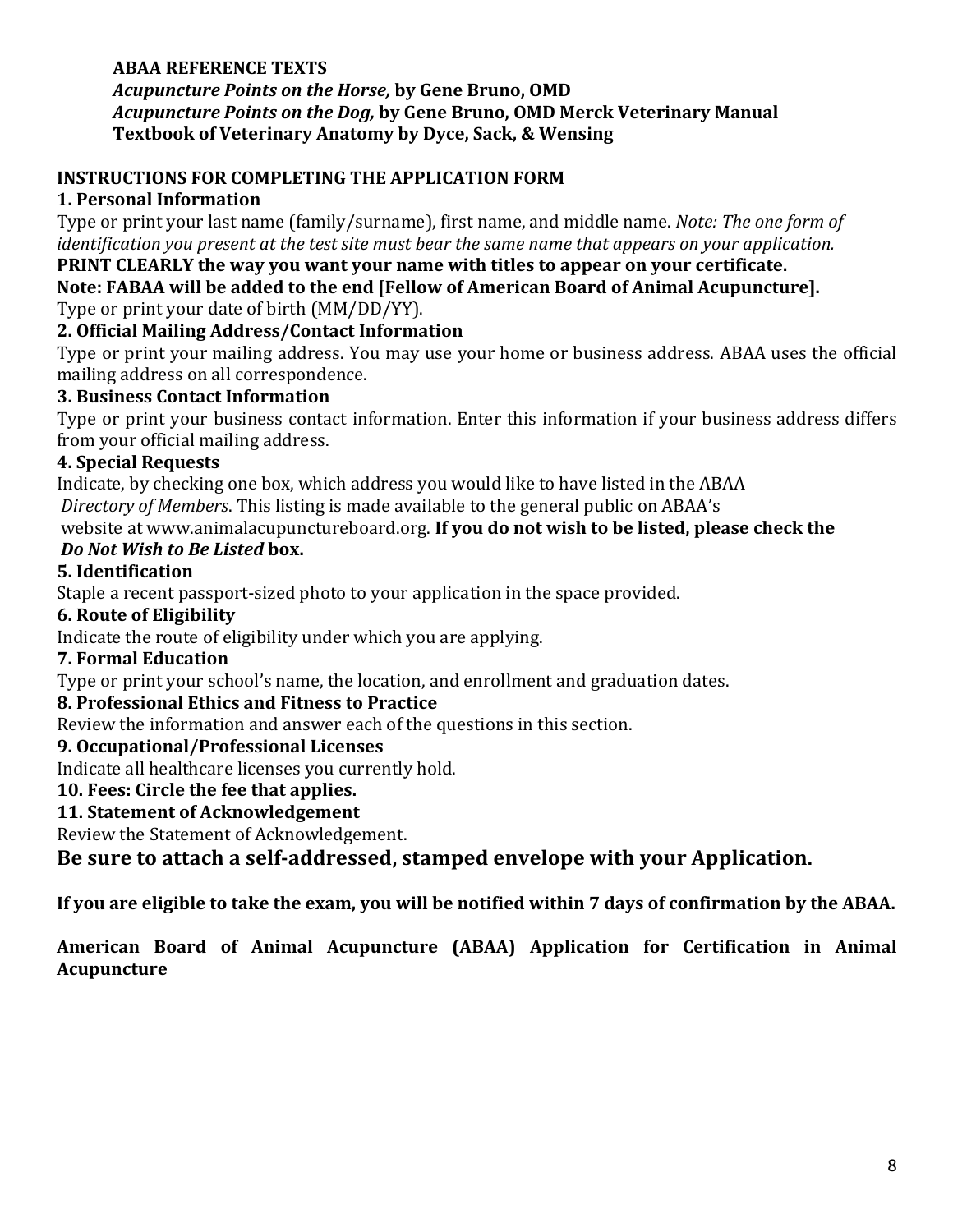### **APPLICATION FOR CERTIFICATION IN ANIMAL ACUPUNCTURE**

#### **1. PERSONAL INFORMATION**

NAME:

LAST (Family name or surname), FIRST, MIDDLE

## **NAME WITH TITLES AS YOU WISH TO APPEAR ON CERTIFICATE:**

DATE OF BIRTH (MM/DD/YYYY): \_\_\_\_\_\_\_\_\_\_\_\_\_\_\_\_\_\_\_\_\_\_\_\_\_\_\_\_\_\_\_\_\_\_\_\_\_\_\_\_\_\_ 

### **2. OFFICIAL MAILING ADDRESS/CONTACT INFORMATION**

*(All correspondence will be sent to this address)* 

STREET APT. / SUITE #:\_\_\_\_\_\_\_\_\_\_\_\_\_\_\_\_\_\_\_\_\_\_\_\_\_\_\_\_\_\_\_\_\_\_\_\_\_\_\_\_\_\_\_\_\_\_\_\_\_\_\_\_\_\_\_\_\_\_\_\_\_\_\_\_\_\_\_\_\_\_\_\_\_\_\_\_\_\_\_ CITY, STATE, ZIP/POSTAL CODE, COUNTRY:\_\_\_\_\_\_\_\_\_\_\_\_\_\_\_\_\_\_\_\_\_\_\_\_\_\_\_\_\_\_\_\_\_\_\_\_\_\_\_\_\_\_\_\_\_\_\_\_\_\_\_\_\_\_\_\_ 

HOME TELEPHONE/MOBILE: THE CONDUCT ONLY A MODEL TO A MONE THE CONDUCT OF A MODEL OF A MODEL OF A MODEL OF A MODEL OF A MODEL OF A MODEL OF A MODEL OF A MODEL OF A MODEL OF A MODEL OF A MODEL OF A MODEL OF A MODEL OF A MODE

**\_\_\_\_\_\_\_\_\_\_\_\_\_\_\_\_\_\_\_\_\_\_\_\_\_\_\_\_\_\_\_\_\_\_\_\_\_\_\_\_\_\_\_\_\_\_\_\_\_\_\_\_\_\_\_\_\_\_\_\_\_\_\_\_\_\_\_\_\_\_\_\_\_\_\_\_\_\_\_\_\_\_\_\_\_\_\_\_\_\_\_\_\_\_\_\_\_\_\_**

EMAIL:

#### **3. BUSINESS CONTACT INFORMATION**

*(Complete only if different from official address)* 

| <b>BUSINESS NAME:</b>            |  |
|----------------------------------|--|
| STREET/SUITE #:                  |  |
| STATE, ZIP/POSTAL CODE, COUNTRY: |  |

| BUSINESS TELEPHONE/WEBSITE: |  |
|-----------------------------|--|
|                             |  |

#### **4. SPECIAL REQUESTS AND ACCOMMODATIONS I** WISH TO BE LISTED IN THE CERTIFIED PRACTIONER DIRECTORY

 $\overline{\phantom{a}}$ 

 $\#$ :

BUSINESS NAME: THE STREET/SUITE

CITY, STATE, ZIP/POSTAL CODE, COUNTRY: When the contract of the contract of the contract of the contract of the contract of the contract of the contract of the contract of the contract of the contract of the contract of th TELEPHONE: \_\_\_\_\_\_\_\_\_\_\_\_\_\_\_\_\_\_\_\_\_\_\_\_\_\_\_\_\_\_\_\_\_\_\_\_\_\_\_\_\_\_ WEB SITE: \_\_\_\_\_\_\_\_\_\_\_\_\_\_\_\_\_\_\_\_\_\_\_\_\_\_\_\_\_\_\_\_\_\_\_\_\_\_\_\_\_\_\_\_\_\_\_\_\_\_\_\_\_\_\_\_\_\_\_\_\_\_\_\_\_\_\_\_\_\_\_\_\_\_\_\_\_\_\_\_\_\_\_\_\_\_\_\_\_ 

## **I** DO NOT WISH TO BE LISTED IN THE CERTIFIED PRACTITIONER DIRECTORY

**5. IDENTIFICATION** You must bring a form of identification (ID) to the test site. It must be a current government- issued photo ID (e.g., driver's license, passport, military ID card, or state-issued personal ID card). **You will not be admitted to the examination without proper identification.**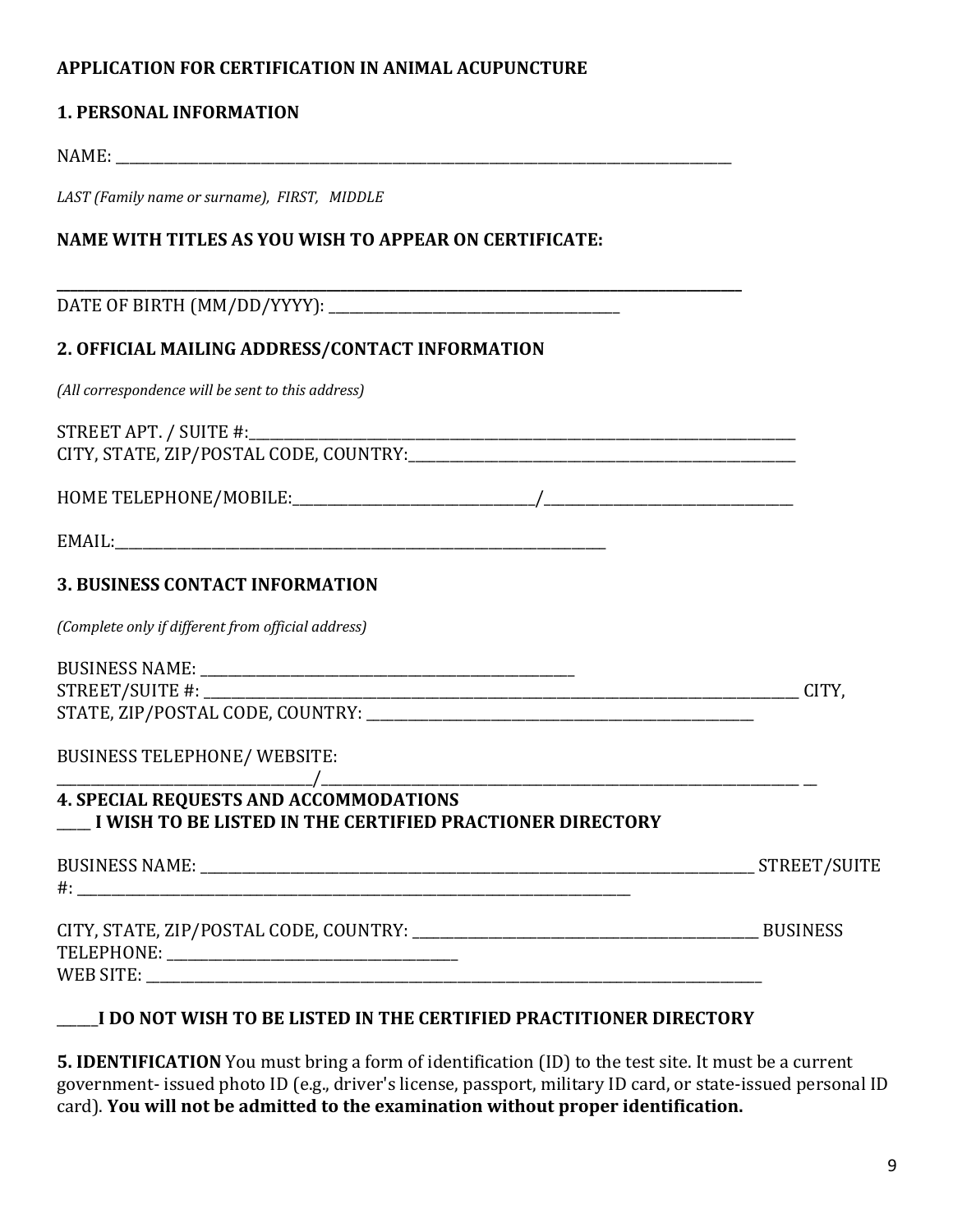#### **6. ROUTE OF ELIGIBILITY** (Check applicable route)

State License Holder and completed formal Animal Acupuncture training program.

State License Holder, completed tutorial instruction and 6 years of experience in Animal Acupuncture. 

## **7. FORMAL ANIMAL ACUPUNCTURE EDUCATION**

| 0r                    |  |
|-----------------------|--|
|                       |  |
| Phone Number: DATE OF |  |
|                       |  |

**[Tutorial study program applicants will be required to verify hours of clinical and didactic instructions and certain documents may be need to be notarized.]** 

## **8. PROFESSIONAL ETHICS AND FITNESS TO PRACTICE**

**I.** LEGAL STATUS: You must furnish additional information with this application if you answer "yes" to any of the following questions. This documentation must include your explanation of the charges or claims made against you, all legal documents related to the charges or claims and an account of how the charges or claims were resolved. If a case is still pending, please indicate that fact *in your response. All information provided will be reviewed in accordance with ABAA policies.* 

1. Have you ever been a defendant in litigation related to the practice of a health-related profession?  $\qquad \qquad$ YES NO

Has a judgment ever been entered against you or have you been a party to a settlement in any legal proceeding relevant to the practice of a health-related profession? YES NO

3. Have you ever been convicted of a felony? YES NO

4. Have you ever been convicted of any other crime relevant to the practice of a health-related profession or to your fitness to practice? YES NO

5. Have you ever had any disciplinary or administrative action or order taken against you by any licensing board or health-related professional association or school?  $YES$   $NO$ 

6. Have you ever been denied or voluntarily surrendered a license to practice in any health-related profession? \_\_YES \_\_ NO

**II. HEALTH STATUS:** If you answer "**yes**" to any of the following questions, you must *furnish with your application information about any impairment from a healthcare professional who has treated you if you. This documentation must include a personal statement of the history and current status of any physical or psychological impairment* or impairment due to substance abuse and an attestation that you are no longer impaired (or that you are *currently under treatment for the impairment)* and that the *impairment, or treatment does not interfere with* your ability to practice.